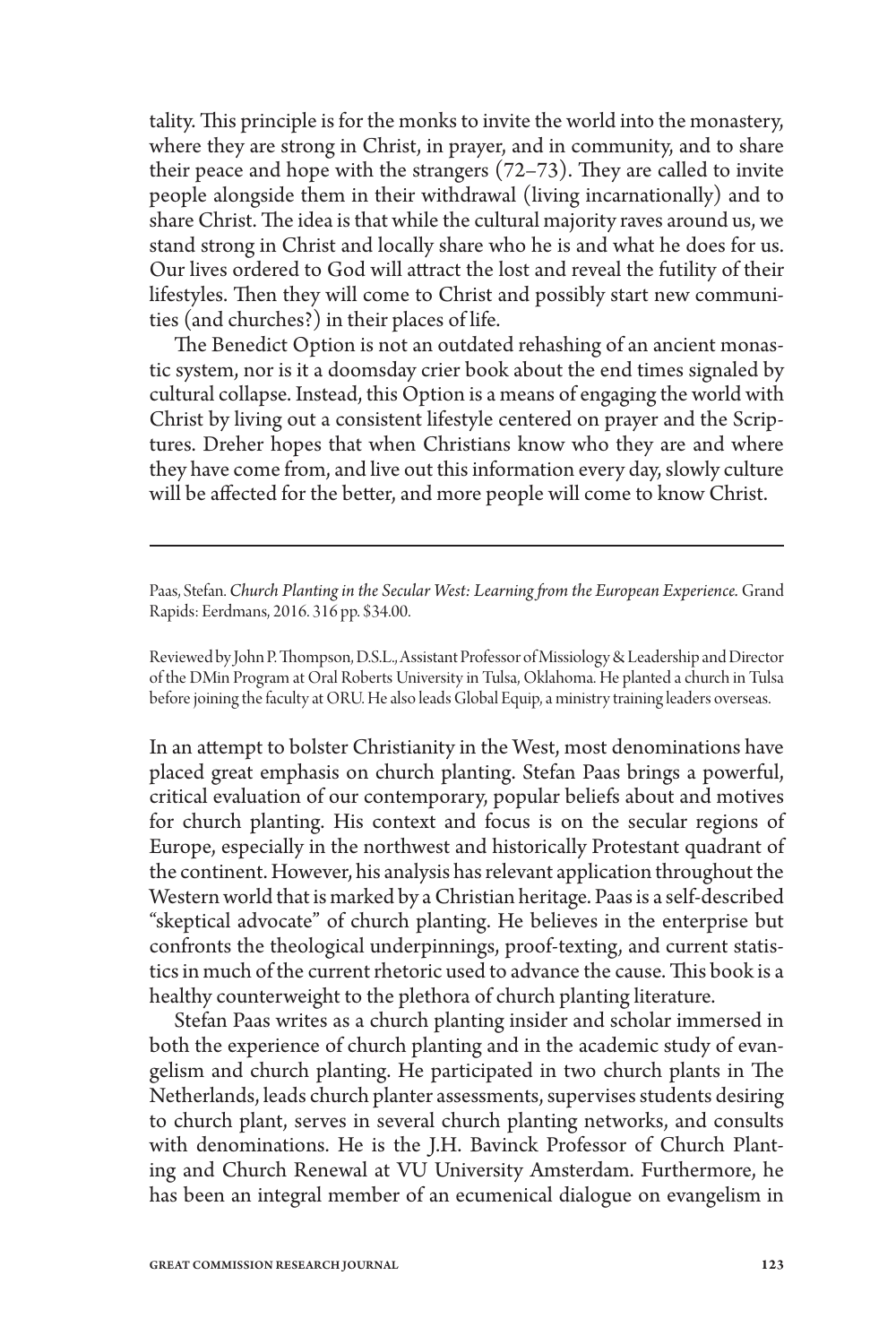Europe sponsored by the World Council of Churches and helped publish *Sharing Good New: A Handbook on Evangelism in Europe* this year as one of three editors and author of several chapters. His books, articles, and courses center on missiology, church planting and renewal, Christian mission in Europe, and political theology. This depth of academic prowess, along with personal, practical engagement in European church planting initiatives, is evident throughout *Church Planting in the Secular West*.

The book consists of five lengthy chapters that provide a simple structure overall; yet, each chapter is complex and content-rich. The first chapter lays an insightful foundation exploring the concept of church planting and the way it has morphed over the last two thousand years. Chapters two through four address the three primary motivations for church planting. Chapter two examines the rise of confessionalism in Europe and its belief that better churches are needed. Chapter three assesses the drive for more churches that has arisen out of church growth theory. Chapter four addresses the argument for new, innovative churches to reach a changing world. Finally, chapter five concludes the book, offering a more nuanced defense of the need for church planting in Europe.

Paas provides a historical sketch of the meaning of "church planting" that expands the reader's understanding and illuminates current assumptions. In the New Testament, Jesus talked about sowing the gospel or the kingdom, and Paul referred to the church as a field, a temple, or a building. However, the New Testament does not speak directly of church planting. The term was first used in the second century by Irenaeus who meant the institution of the universal church, not local congregations. Many centuries later, Protestants began to think of church planting in terms of multiplying local congregations in contrast to the Catholic concept of extending the Catholic Church. Although their concept of what was planted differed, both Protestants and Catholics held a classic church planting model until the last century, a model that included "a three-stage process of evangelism (conversion), gathering (baptism and community formation), and planting (constitution)." A century ago, however, Rolland Allen's passion to avoid paternalism and speed up evangelism on the mission field led to collapsing the second and third stage together. Planting indigenous churches instead of mission stations would enable the church to multiply faster. Donald McGavran and his Church Growth Movement then added the final step of compressing the first two stages of evangelism and gathering. Consequently, the church became an instrument of evangelism instead of a result of evangelism, given McGavran's insistence that (local) church growth is the best measure of evangelism. Evangelicals fully embraced this paradigm and the church growth mantra that planting churches is the most effective way to do evangelism. Paas believes compressing the classical three-step model of evangelism, gathering, and constitution/planting into a single movement of evangelism-as-planting weakens and relativizes ecclesiology as well as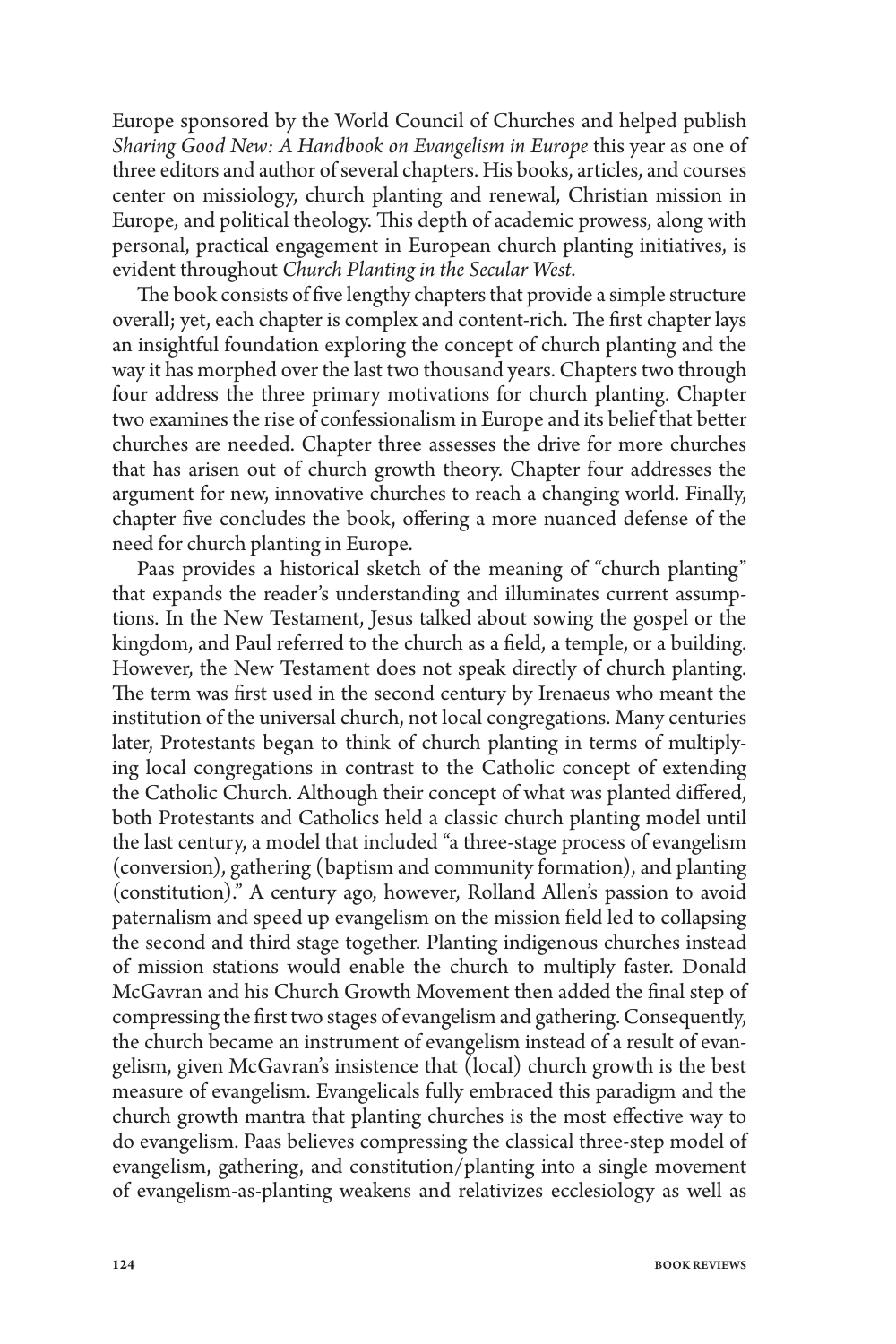truncates our approach to evangelism. Paas raises serious questions with his analysis of this reductionism in the church planting process with which all church planters in the West should wrestle. I, personally, was a former church planter who planted a church out of a deep passion for evangelism and the belief that church planting is the most effective way to do evangelism. I found this book to be both sobering and helpful in shedding light on some residual concerns from my own past church planting experience. Other readers involved in church planting will benefit as well from the thoughts of Paas.

Paas also discusses the church planting assumption that better churches are needed, which has its root in the Protestant quest for confessional purity. Protestantism gave rise to confessionalism, where churches define themselves by their core convictions (confessions). Paas describes how four revival movements (Anabaptists, Baptists, Moravians, and Methodists) spawned confessional church planting in Europe. These movements held a critical view of existing European churches and sought to re-evangelize the continent. Positively, these early church planters mobilized the laity for mission, which was actually an early form of a missional understanding of the congregation. Paas, however, points out that these revival movements succeeded in a Christian culture, which is not the current reality in the secular regions of Europe. Consequently, we must shift from a revival approach to a truly missionary approach. Paas rightly warns that fighting with other Christian traditions could be detrimental to the whole Christian enterprise in a post-Christian culture and calls church planters to work in unity with existing churches. He suggests first seeking to do mission work in association with existing churches instead of having a preconceived goal to plant a new church. Furthermore, he observes that church planting is usually concentrated in areas with nominal Christian populations instead of finding bridges to truly secular Europeans. The classic model of planting churches recognized the need for laying a cultural frame of reference to even have a religious conversation with people. Just focusing on church planting ignores this important cultural work as part of the process and ends up steering church planting toward Bible belt regions in Europe.

Paas offers a strong dose of realism for those engaged in church planting in the West. He examines the limitations and errors in studies often touted as proof that new churches grow faster than older ones and that small churches grow faster than large churches. He points out that the church is not growing in many places in the world, and we should not naively believe that church planting is the cure-all. In Western Europe, the external supports that encourage participation in church have been stripped away, and consequently, Paas says we must not expect to draw multitudes like in the revivals of the past. He challenges church planters to go to difficult places and to not have unrealistic expectations. Paas is self aware, telling the reader that he may seem too critical for some. The book does not have the opti